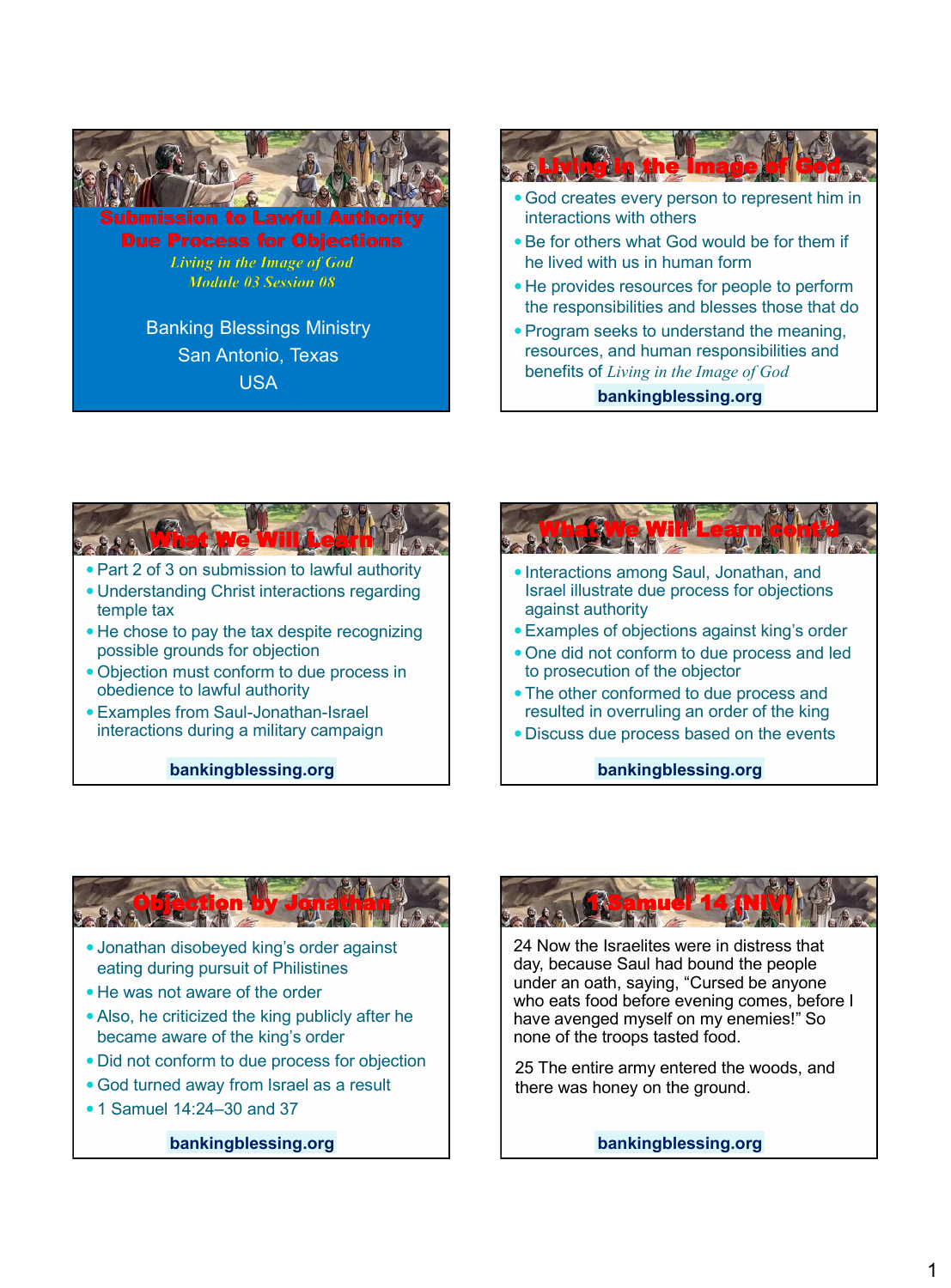

26 When they went into the woods, they saw the honey oozing out; yet no one put his hand to his mouth, because they feared the oath.

27 But Jonathan had not heard that his father had bound the people with the oath, so he reached out the end of the staff that was in his hand and dipped it into the honeycomb. He raised his hand to his mouth, and his eyes brightened.

**bankingblessing.org**



28 Then one of the soldiers told him, "Your father bound the army under a strict oath, saying, 'Cursed be anyone who eats food today!' That is why the men are faint."

29 Jonathan said, "My father has made trouble for the country. See how my eyes brightened when I tasted a little of this honey.

**bankingblessing.org**



- Jonathan disobeyed king's order not knowing about the order but criticized the king publicly after he was informed of the order
- Disobedience to authority and due process

**bankingblessing.org**



#### **bankingblessing.org**



- "But the men said to Saul…" [1 Samuel 14:45]
- Jonathan was set free
- 1 Samuel 14:38, 39, and 45

**bankingblessing.org**



38 Saul therefore said, "Come here, all you who are leaders of the army, and let us find out what sin has been committed today.

39 As surely as the Lord who rescues Israel lives, even if the guilt lies with my son Jonathan, he must die." But not one of them said a word.

**bankingblessing.org**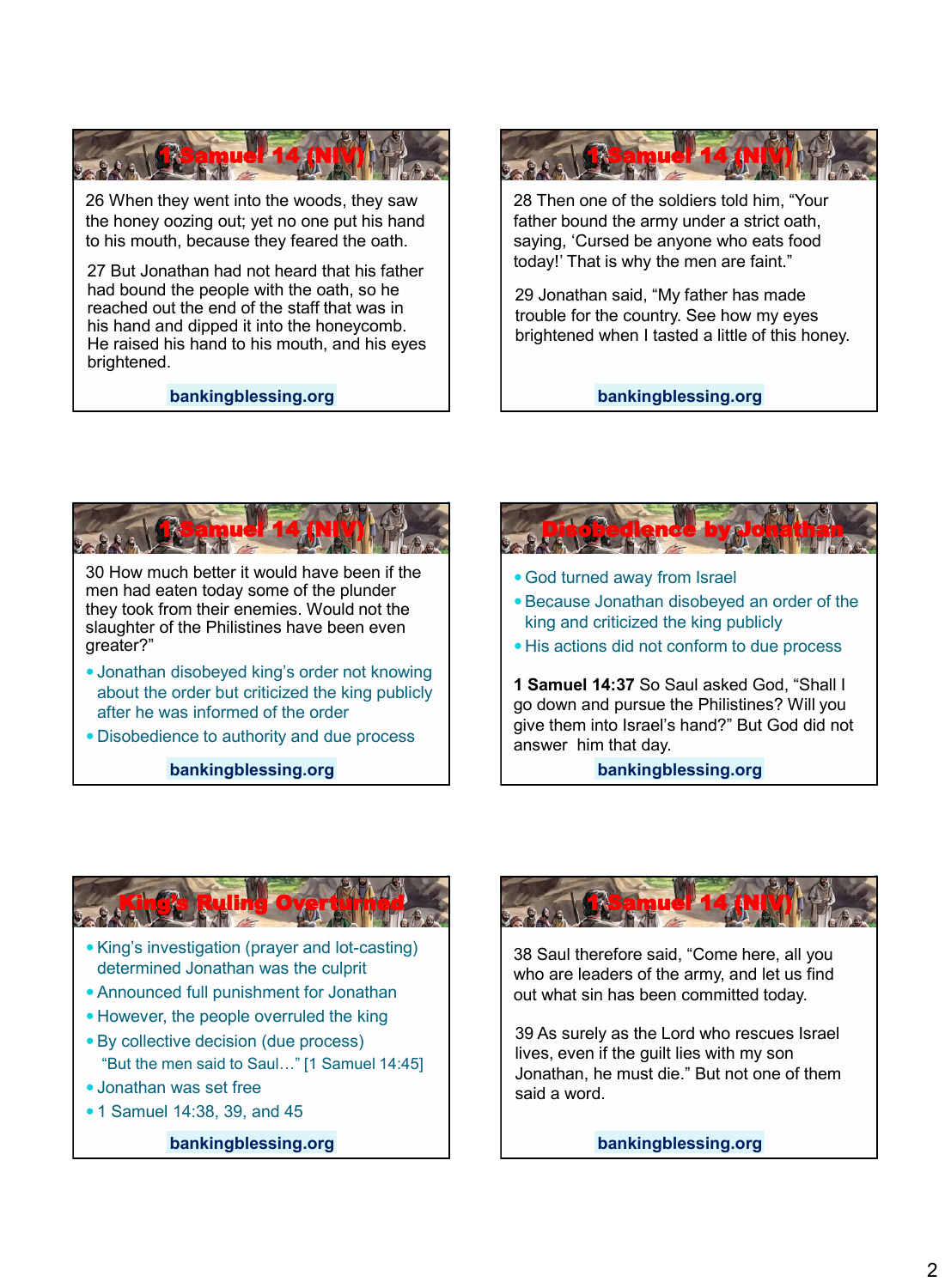**1 Samuel 14 (NIV)** 45 But the men said to Saul, "Should Jonathan die—he who has brought about this great deliverance in Israel? Never! As surely as the Lord lives, not a hair of his head will fall to the ground, for he did this today with God's help." So the men rescued Jonathan, and he was not put to death.

• King overruled by collective decision of the people through their representatives

**bankingblessing.org**





Jonathan, and Israel during a military campaign

**bankingblessing.org**



- An objection did not conform to due process and resulted in prosecution of the objector
- An objection by collective decision of the people (conformed to due process) resulted in overruling the king
- Collective decision of the people in modernday society: Decisions through legislature, judiciary, special authority, referendum or ballot initiative, or public protest

**bankingblessing.org**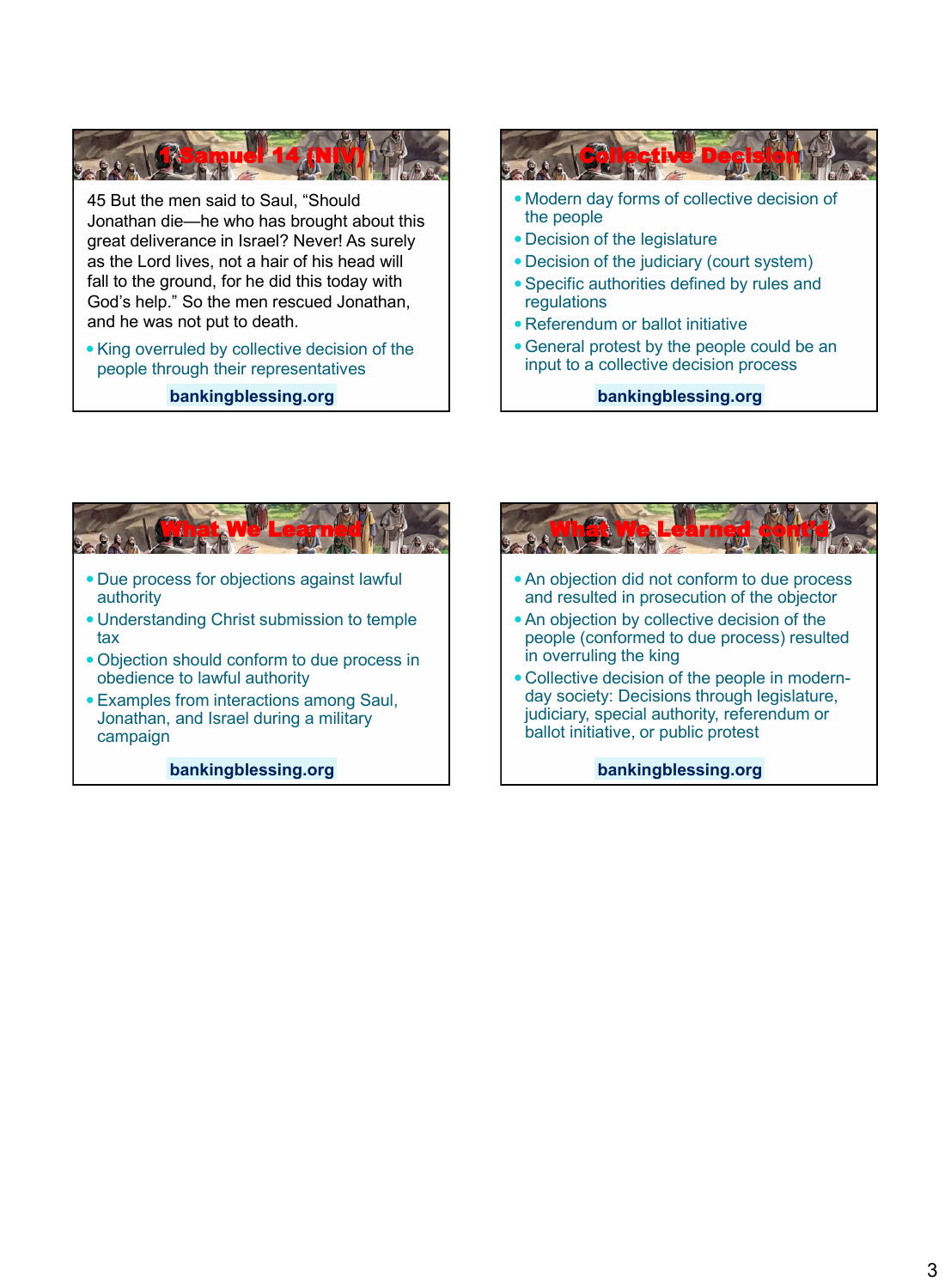# **Submission to Lawful Authority—Due Process for Objections**

# **Living in the Image of God M03S08**

Discussion of Christ teaching regarding the temple tax continues with interactions among Saul, Jonathan, and people of Israel; to understand that an objection against lawful authority must conform to due process. The interactions provide two examples of an objection against an order of the king. One did not conform to due process and led to prosecution of the objector. The other, an objection by collective decision of the people, resulted in overruling the king and illustrates due process by collective decision. In modern-day societies, a collective decision could be channeled through the legislature, judiciary, specially authorized persons, referendum or ballot initiative, or public protest.

This study is the second of a three-part series on submission to lawful authority: based on Christ teaching regarding the temple tax. As we discuss in the first part, he chose to pay the tax despite recognizing possible grounds for objection. Our discussion in this study focuses on understanding that an objection must conform to due process in obedience to lawful authority. We discuss examples from interactions among King Saul, his son and second-in-command Jonathan, and the people of Israel. The interactions occurred during a military campaign.

The interactions provide two examples of an objection against an order of the king. One example did not conform to due process and led to prosecution of the objector. In contrast, the other example shows that an objection by a collective decision of the people resulted in overruling the king and, thus, illustrates that a collective decision of the people conforms to due process.

Also, we identify several forms of collective decision of the people in a modern-day society: such as a decision of the legislature, judiciary (or court system), specially authorized persons such as tax collectors, referendum or ballot initiative, or public protest.

# **Objection by Jonathan**

As second in command under King Saul, Jonathan had initiated a battle against the Philistines [1 Samuel 14:1]: "One day Jonathan son of Saul said to his young armor-bearer, 'Come, let's go over to the Philistine outpost on the other side.' But he did not tell his father." He was successful in the early stages of the battle and subsequently led Israel in pursuit of the enemy through the day [1 Samuel 14:14–15]: "In that first attack Jonathan and his armor-bearer killed some twenty men in an area of about half an acre. Then panic struck the whole army—those in the camp and field, and those in the outposts and raiding parties—and the ground shook. It was a panic sent by God."

The Israelites pursued the Philistines through the day. The soldiers were hungry and faint later in the day. However, they refrained from eating, not even honey that was abundant everywhere, because they were prohibited from eating, by an order of the king [1 Samuel 14:24]: "Now the Israelites were in distress that day, because Saul had bound the people under an oath, saying, 'Cursed be anyone who eats food before evening comes, before I have avenged myself on my enemies!' So none of the troops tasted food."

Jonathan was unaware of the king's order against eating during the pursuit of the Philistines and ate some of the honey [1 Samuel 14:26–27]: "When they went into the woods, they saw the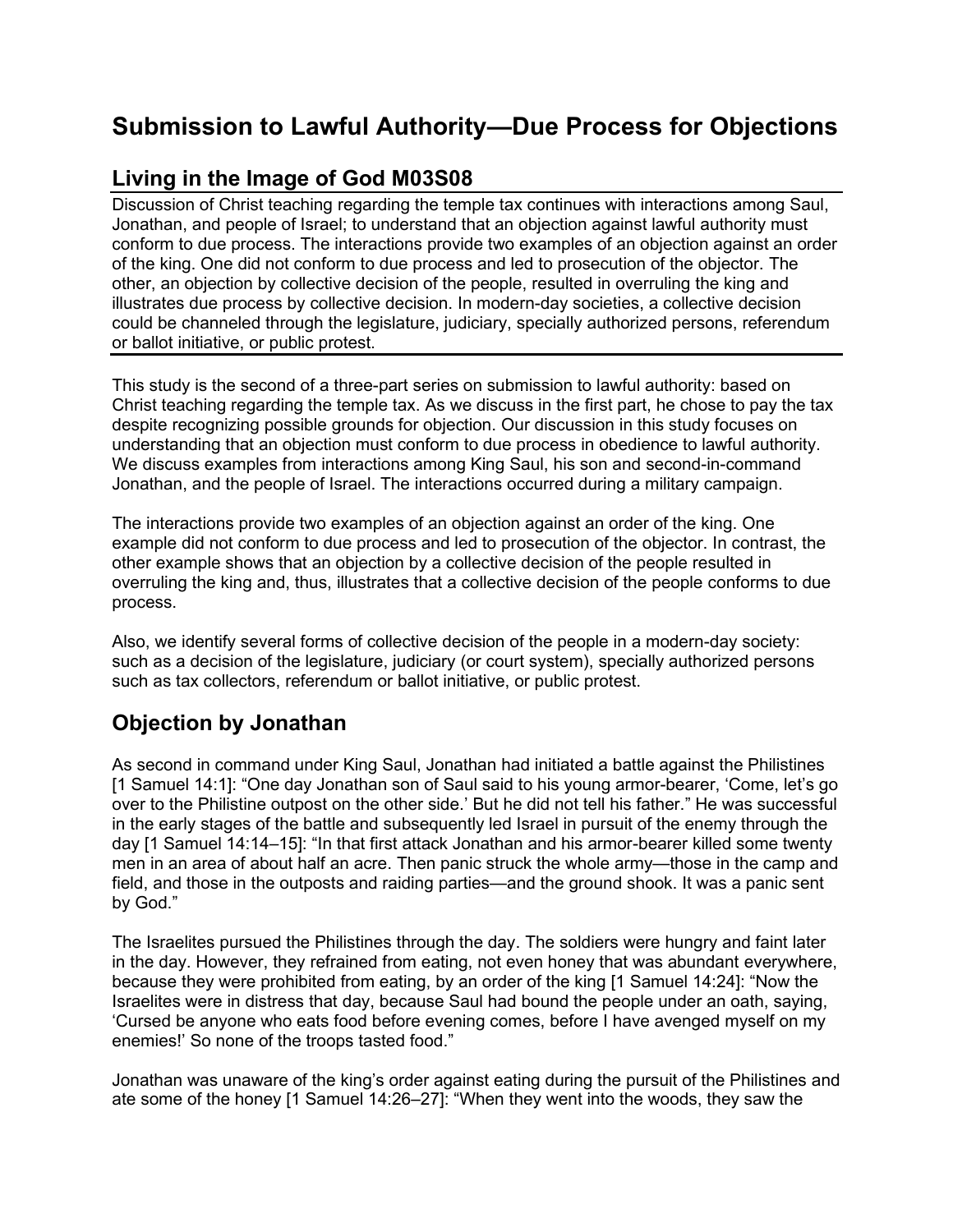honey oozing out; yet no one put his hand to his mouth, because they feared the oath. But Jonathan had not heard that his father had bound the people with the oath, so he reached out the end of the staff that was in his hand and dipped it into the honeycomb. He raised his hand to his mouth, and his eyes brightened."

One of the soldiers informed Jonathan that his father had bound the people with an oath against eating. He was not happy with the order and criticized the king publicly for giving such an order [1 Samuel 14:29]: "Jonathan said, 'My father has made trouble for the country. See how my eyes brightened when I tasted a little of this honey.'"

#### **Prosecution for Disobedience**

Thus, Jonathan disobeyed the king's order not knowing about the order and criticized the king publicly after he was informed of the order. His actions amounted to disobedience against lawful authority and did not conform to due process, because his authority did not include disobeying an order of the king or criticizing the king. As a result, God turned away from Israel [1 Samuel 14:37]: "So Saul asked God, 'Shall I go down and pursue the Philistines? Will you give them into Israel's hand?' But God did not answer him that day."

The king investigated by prayer and lot and determined that an action by Jonathan was the reason God turned away from Israel. He announced that Jonathan will be put to death as punishment [1 Samuel 14:39]: "'As surely as the Lord who rescues Israel lives, even if the guilt lies with my son Jonathan, he must die.' But not one of them said a word." That is, Jonathan was prosecuted and pronounced guilty because he objected to the king's order without conforming to due process.

### **King's Ruling Overturned**

After the king pronounced Jonathan guilty, the people's representatives selected by the king decided to overrule the king [1 Samuel 14:45]: "But the men said to Saul, 'Should Jonathan die—he who has brought about this great deliverance in Israel? Never! As surely as the Lord lives, not a hair of his head will fall to the ground, for he did this today with God's help.' So the men rescued Jonathan, and he was not put to death."

Their decision to overrule the king represented a collective decision of the people ("But the men said to Saul…"), because they were duly appointed as representatives of the people [1 Samuel 14:38]: "Saul therefore said, 'Come here, all you who are leaders of the army, and let us find out what sin has been committed today.'" Therefore, their decision conformed to due process and was a basis for overturning the king's ruling. Thus, the king was overruled by a collective decision of the people and Jonathan was set free.

# **Collective Decision in Modern-Day Societies**

A collective decision of the people can be accomplished in several ways in a modern-day society, such as the following: decision of the legislature; the judiciary (or court system); specific authorities established by rules and regulations, such as tax-collectors; and referendum or ballot initiatives. Additionally, a general protest by the people could provide input to a collective decision process.